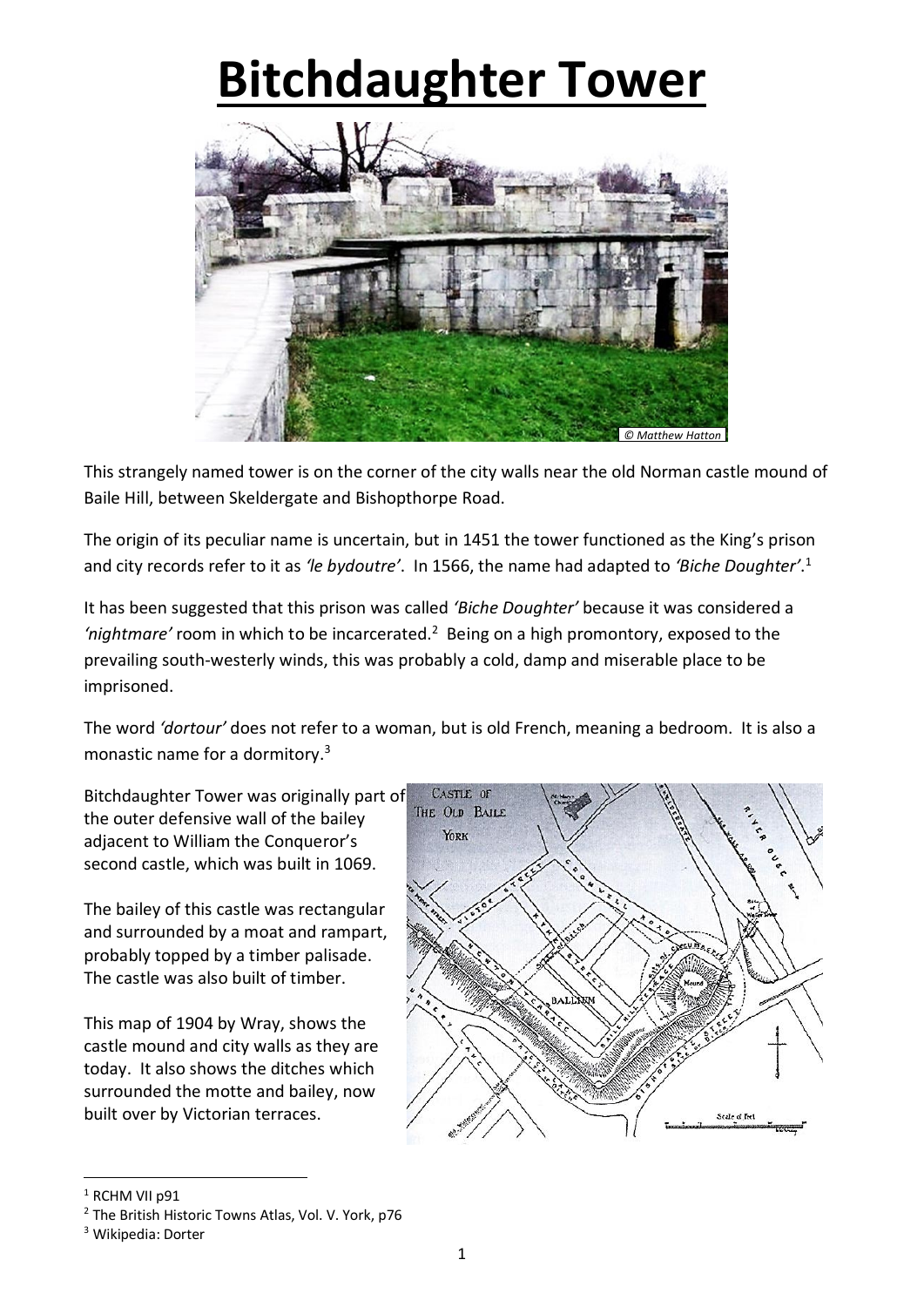

In 1315, maintenance and defence of the Old Baile is defined in *the 'Custody of the Walls'* as being the responsibility of the Archbishop of York. In 1320, Archbishop Melton (who led the men of York to defeat by the Scots at the battle of Myton in 1319), undertook to defend the Old Baile in time of war - providing that men of York would also come and help.<sup>4</sup>

In 1326, the north was again under threat from the Scots and a dispute arose as to whether the Archbishop should not only defend the walls around the Old Baile, but also pay for their repair. As a result of this case, Archbishop Melton renewed the bailey defences and it was probably at this time when the timber palisade was replaced with masonry to match the adjacent city walls.<sup>5</sup>

By the mid-14<sup>th</sup> century, the city authorities had taken over responsibility for the Old Baile walls and in 1538, when the traveller, John Leyland visited, he only reported seeing muddy ditches where the inner walls had been. 6

## In 1562, the city paid 3s-4p *for 'bearying up* [recovering] *278 stones which had fallen from the south side of the Old Baile…..to be saved for repairing the same wall'*. 7

In 1559 and 1564, the city records say that the Old Baile area was being used as the assembly place for the musters (military service and archery practice) of Micklegate Ward.<sup>8</sup>

In 1566, it was reported that *'Biche Doughter, already shrunken from the citie wall'* could be removed without weakening the rest of the wall, and the stones from the tower would be useful for rebuilding Ouse Bridge.<sup>9</sup> This was the time when a flood caused the central two arches of the bridge to collapse, and they were replaced by a dramatic new single span.

From 1585, responsibility for repairing the walls rested on the City Husband. Edmund Giles was elected as the Husband in 1644, and the following February he was granted the large sum of £48 *'to repair the decayes in the corner of the cittys walls on the Ould Baile and other decay thereto adjoining…..and to make a watch house of brick and stone 5 yerds in length and 2 1/2 yerds broad within'*. <sup>10</sup> These works were probably to repair damage sustained the previous year during the Siege of York, when two cannons were placed on top of the motte of the Old Baile by the Royalist defenders, making the area a prime target for the Parliamentary army.

1

<sup>4</sup> Mediaeval York. Angelo Raine, p25

<sup>5</sup> Mediaeval York. Angelo Raine, p24

<sup>6</sup> Mediaeval York. Angelo Raine, p25

<sup>7</sup> Mediaeval York. Angelo Raine, p25

<sup>8</sup> Mediaeval York. Angelo Raine, p25

<sup>9</sup> Mediaeval York. Angelo Raine, p25

<sup>&</sup>lt;sup>10</sup> RCHM VII p91